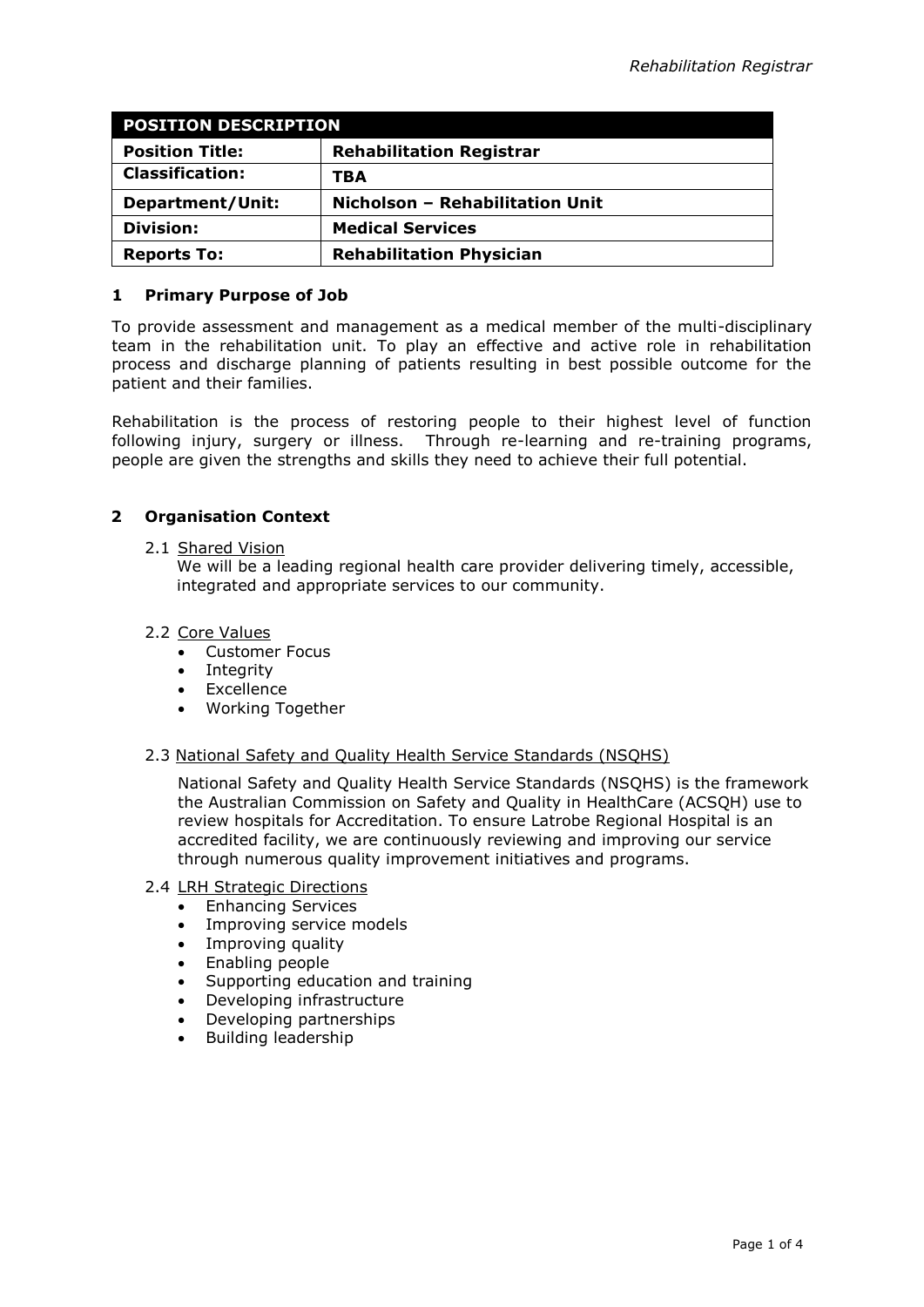# 2.5 Structure

The Rehabilitation Registrar reports to the Rehabilitation Physician and the HMO Manager.



### 2.6 Liaison

*Internal:* Liaise with medical and nursing staff, interdisciplinary health professionals, all employees and customers of LRH.

*External*: Referring hospitals and other health services, Ambulance Victoria

# **3 Resource Management**

- 3.1 Total Staff Management (FTE)
	- Not applicable
- 3.2 Annual Operating Expenditure
	- Not applicable
- 3.3 Personal Responsibilities
	- Compliance with Occupational Health & Safety Regulations
	- Compliance with legislative requirements
	- Complete mandatory training
	- Participate in annual performance appraisal
	- Support the delivery of high quality and safe patient care
	- Awareness and engagement in continuous improvement initiatives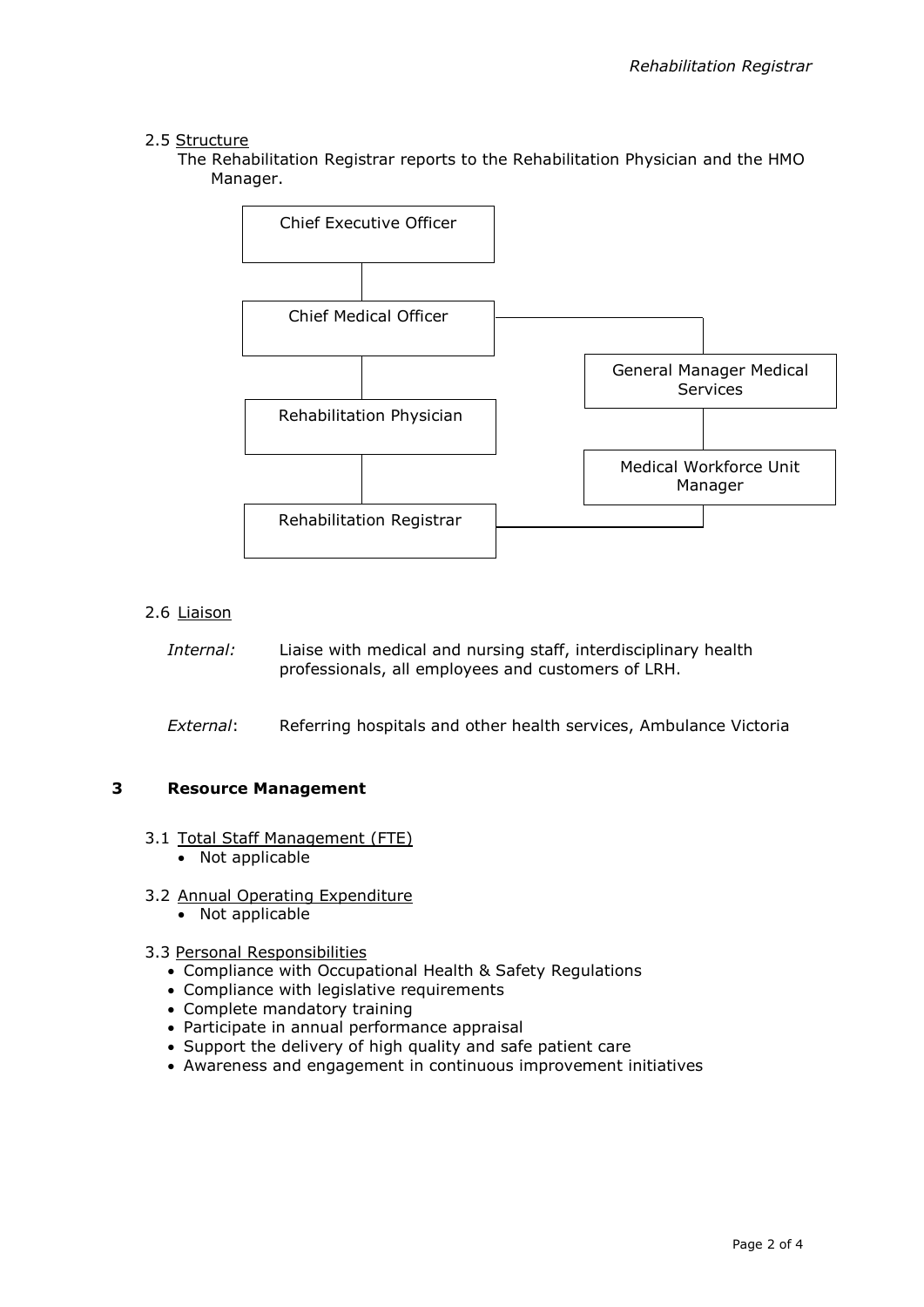# **4 Qualifications/Experience**

### 4.1 Mandatory

- MBBS or equivalent
- Registered to practice medicine in the State of Victoria
- Three or more years experience relevant to Rehabilitation Medicine

### 4.2 Desirable

- Preference will be given to practitioners registered as trainees in the AFRM Fellowship program.
- Minimum of three years hospital training following graduation

# **5 Key Selection Criteria**

### 5.1 Key Competencies

- Clinical competence at a level commensurate with the number of years since graduation of medicine.
- A strong interest in pursuing a career in Rehabilitation Medicine Sound clinical assessment and treatment skills
- Effective discharge planning skills
- Experience in working as part of a multidisciplinary team
- 5.2 Personal Attributes
	- Excellent interpersonal skills
	- High level of communication skills including both written and verbal communication
	- Self-directed and enthusiastic and sets high standards of performance for self and others.
	- Adaptable and receptive to new ideas, and responds and adjusts easily to changing work demands and circumstances.

# **6 Duties/Responsibilities**

### **Operational/Clinical**

The Rehabilitation Registrar is accountable to the Clinical Lead of Rehabilitation Medicine for the care of all patients in the unit. The role includes the following responsibilities:

- Care of patients in the rehabilitation ward, including daily ward rounds
- Admission of patients
- Regular medical entries in progress notes about all medical decisions and actions.
- Ensure timely and clear clinical communication including clinical handover with regards to rehabilitation unit patients
- Ensure timely escalation of care related issues to the consultant when required
- Be responsive to queries from nursing staff and other members of the multidisciplinary team
- Liaise with other medical teams for consultations and follow up
- Attend multidisciplinary team meetings
- Liase with allied health team members regarding medical issues and therapy.
- Monitoring of investigation results
- Attend appropriate outpatient clinics
- Assist in the coordination of the Rehabilitation Unit as directed by the Clinical Lead

# **Quality and Safety**

- Provide leadership and education to junior medical staff
- Co-ordinate the education program for junior medical staff
- Contribute to clinical audit and participate in changes that improve quality and safety of patients.